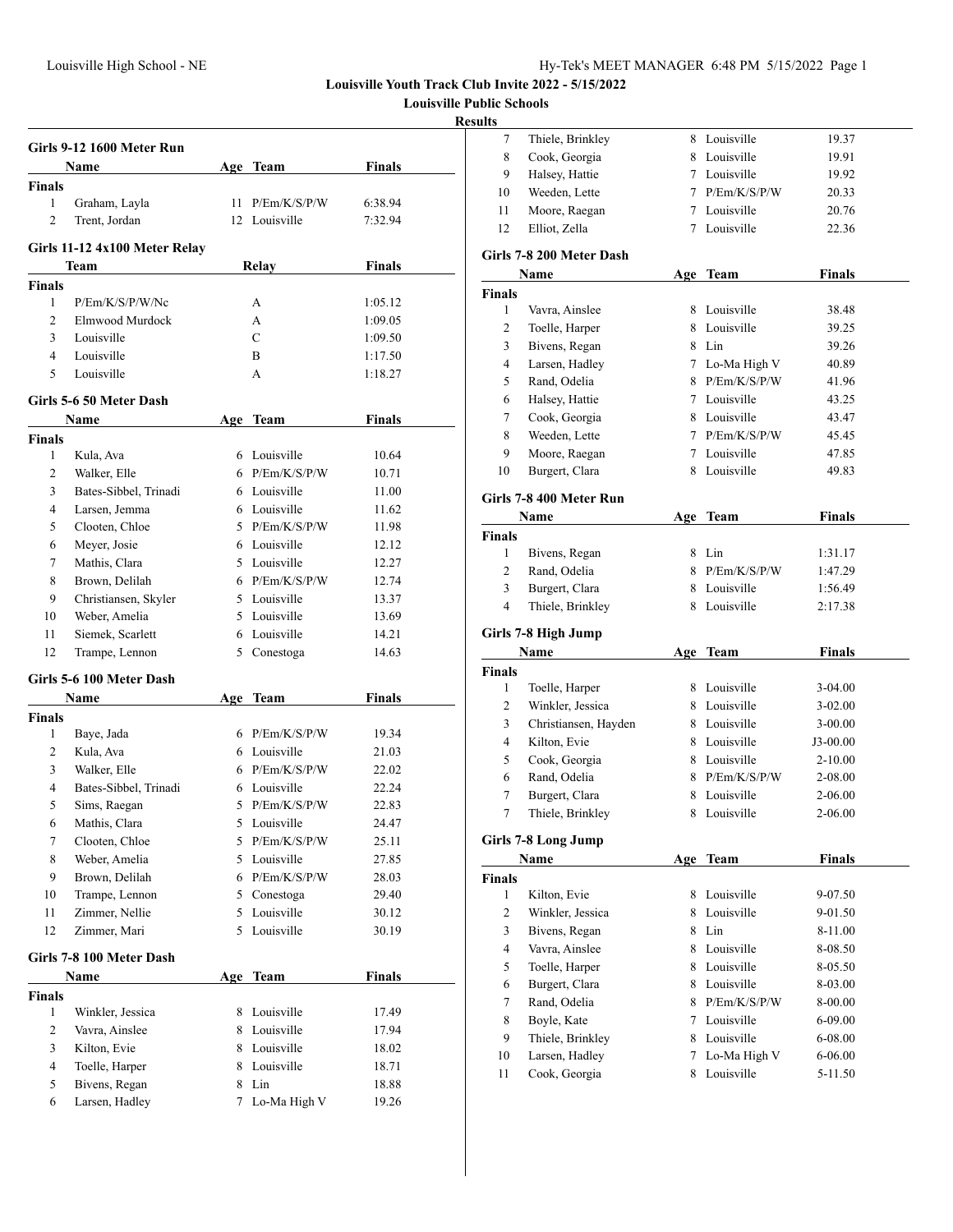**Louisville Public Schools**

### **Results**

|                | <b>Girls 7-8 Weight Throw Softball Thr</b> |   |                                |               |  |
|----------------|--------------------------------------------|---|--------------------------------|---------------|--|
|                | Name                                       |   | Age Team                       | Finals        |  |
| <b>Finals</b>  |                                            |   |                                |               |  |
| 1              | Kilton, Evie                               |   | 8 Louisville                   | 70-03.00      |  |
| 2              | Vavra, Ainslee                             |   | 8 Louisville                   | 53-05.00      |  |
| 3              | Winkler, Jessica                           |   | 8 Louisville                   | 48-06.00      |  |
| 4              | Warner, Mya                                |   | 8 Rals                         | 34-01.00      |  |
| 5              | Larsen, Hadley                             |   | 7 Lo-Ma High V                 | 31-07.00      |  |
| 6              | Elliot, Zella                              | 7 | Louisville                     | 24-06.00      |  |
|                | Girls 9-10 100 Meter Dash                  |   |                                |               |  |
|                | Name                                       |   | Age Team                       | <b>Finals</b> |  |
| Finals         |                                            |   |                                |               |  |
| 1              | Murdoch, Grace                             |   | 10 P/Em/K/S/P/W                | 16.22         |  |
| 2              | Janssen, Oakley                            |   | 9 P/Em/K/S/P/W                 | 16.88         |  |
| 3              | Witte, Charley                             |   | 10 Louisville                  | 17.70         |  |
| 4              | Abbott, Lucy                               |   | 10 Louisville                  | 18.09         |  |
| 5              | Ostblom, Sella                             |   | 10 Louisville                  | 18.24         |  |
| 6              | James, Cassidy                             |   | 9 P/Em/K/S/P/W                 | 18.45         |  |
| 7              | Weber, Reese                               |   | 9 Louisville                   | 18.61         |  |
| 8              | Neumann, Erin                              |   | 9 Louisville                   | 18.62         |  |
| 9              | Plucknett. Stella                          |   | 10 Louisville                  | 19.01         |  |
| 10             | Smart, Shayla                              |   | 10 Louisville                  | 19.26         |  |
| 11             | Halsey, Willa                              |   | 9 Louisville                   | 19.45         |  |
| 12             | Staben, Miranda                            |   | 9 Louisville                   | 20.02         |  |
| 13             | Christiansen, Lydia                        |   | 9 Louisville                   | 21.52         |  |
| 14             | Everitt, Miya                              |   | 10 Louisville                  | 22.25         |  |
|                |                                            |   |                                |               |  |
|                | Girls 9-10 200 Meter Dash                  |   |                                |               |  |
|                | Name                                       |   | Age Team                       | <b>Finals</b> |  |
| <b>Finals</b>  |                                            |   |                                |               |  |
| 1              | Witte, Charley                             |   | 10 Louisville                  | 37.48         |  |
| 2              | Pankonin, Abigail                          |   | 10 Louisville<br>10 Louisville | 37.50         |  |
| 3              | Ostblom, Sella                             |   |                                | 38.65         |  |
| $\overline{4}$ | Neumann, Erin                              |   | 9 Louisville                   | 39.02         |  |
| 5              | Smart, Shayla                              |   | 10 Louisville                  | 41.06         |  |
| 6              | Halsey, Willa                              |   | 9 Louisville                   | 42.01         |  |
| 7              | Staben, Miranda                            |   | 9 Louisville                   | 43.94         |  |
| 8              | Zimmer, Cora                               | 9 | Louisville                     | 45.18         |  |
|                | Girls 9-10 400 Meter Run                   |   |                                |               |  |
|                | Name                                       |   | Age Team                       | <b>Finals</b> |  |
| <b>Finals</b>  |                                            |   |                                |               |  |
| 1              | Pankonin, Abigail                          |   | 10 Louisville                  | 1:39.94       |  |
| 2              | Zimmer, Cora                               |   | 9 Louisville                   | 1:52.73       |  |
|                | Girls 9-10 75 Meter Hurdles                |   |                                |               |  |
|                | Name                                       |   | Age Team                       | <b>Finals</b> |  |
|                |                                            |   |                                |               |  |
| Finals         |                                            |   |                                |               |  |
| 1              | James, Cassidy                             |   | 9 P/Em/K/S/P/W                 | 20.79         |  |
| $\overline{c}$ | Weber, Reese                               |   | 9 Louisville                   | 35.60         |  |
|                | Girls 9-10 High Jump                       |   |                                |               |  |
|                | Name                                       |   | Age Team                       | <b>Finals</b> |  |
| <b>Finals</b>  |                                            |   |                                |               |  |

| $\mathfrak{2}$          | Murdoch, Grace                       | 10  | P/Em/K/S/P/W                   | 3-08.00              |
|-------------------------|--------------------------------------|-----|--------------------------------|----------------------|
| 3                       | Zimmer, Cora                         |     | 9 Louisville                   | 3-02.00              |
| $\overline{4}$          | James, Cassidy                       |     | 9 P/Em/K/S/P/W                 | 3-00.00              |
| 5                       | Smart, Shayla                        |     | 10 Louisville                  | J3-00.00             |
| 6                       | Everitt, Miya                        |     | 10 Louisville                  | $J3-00.00$           |
| 7                       | Pankonin, Abigail                    |     | 10 Louisville                  | 2-10.00              |
| 7                       | Weber, Reese                         |     | 9 Louisville                   | $2 - 10.00$          |
| 7                       | Huber, Gabby                         |     | 10 Louisville                  | $2 - 10.00$          |
|                         | Girls 9-10 Long Jump                 |     |                                |                      |
|                         | Name                                 |     | Age Team                       | <b>Finals</b>        |
| <b>Finals</b>           |                                      |     |                                |                      |
| 1                       | Murdoch, Grace                       |     | 10 P/Em/K/S/P/W                | 10-01.25             |
| 2                       | Pankonin, Abigail                    |     | 10 Louisville                  | 10-00.50             |
| 3                       | Klein, Emma                          |     | 9 Lin                          | 9-06.00              |
| 4                       | Janssen, Oakley                      |     | 9 P/Em/K/S/P/W                 | 9-01.75              |
| 5                       | James, Cassidy                       |     | 9 P/Em/K/S/P/W                 | 8-11.00              |
| 6                       | Neumann, Erin                        |     | 9 Louisville                   | 8-08.75              |
| 7                       | Plucknett, Stella                    |     | 10 Louisville                  | 8-05.00              |
| 8                       | Staben, Miranda                      |     | 9 Louisville                   | 8-03.00              |
| 9                       | Weber, Reese                         |     | 9 Louisville                   | 8-02.00              |
| 10                      | Halsey, Willa                        |     | 9 Louisville                   | 7-07.75              |
| 11                      | Gover, Madison                       |     | 9 Louisville                   | 7-07.50              |
| 12                      | Christiansen, Lydia                  |     | 9 Louisville                   | 7-01.50              |
| 13                      | Zimmer, Cora                         | 9   | Louisville                     | $6 - 02.00$          |
| 14                      | Everitt, Miya                        | 10  | Louisville                     | 5-11.00              |
|                         |                                      |     |                                |                      |
|                         | Girls 9-10 Shot Put                  |     |                                |                      |
|                         | <b>Name</b>                          |     | Age Team                       | <b>Finals</b>        |
| Finals<br>1             | Kirchhoff, Emma                      |     | 10 P/Em/K/S/P/W                | 21-05.00             |
| 2                       | Huber, Gabby                         |     | 10 Louisville                  | 17-10.00             |
| 3                       | Janssen, Oakley                      |     | 9 P/Em/K/S/P/W                 | 15-06.00             |
| $\overline{4}$          | Witte, Charley                       |     | 10 Louisville                  | 15-00.00             |
| 5                       | Neumann, Erin                        |     | 9 Louisville                   | 12-00.00             |
|                         |                                      |     |                                |                      |
|                         | Girls 9-10 Weight Throw Softball Thr |     |                                |                      |
|                         | Name                                 |     | Age Team                       | <b>Finals</b>        |
| <b>Finals</b>           |                                      |     |                                |                      |
| 1                       | McAndrew, Amira                      |     | 10 Rals                        | 82-05.00             |
| 2                       | Huber, Gabby                         | 10  | Louisville                     | 63-08.00             |
| 3                       | Smart, Shayla                        | 10  | Louisville                     | 63-07.00             |
| $\overline{\mathbf{4}}$ | Ostblom, Sella<br>Janssen, Oakley    |     | 10 Louisville                  | 63-04.00             |
| 5                       |                                      |     | 9 P/Em/K/S/P/W<br>9 Louisville | 58-04.00             |
| 6                       | Staben, Miranda                      |     | 9 Louisville                   | 55-08.00             |
| 7<br>8                  | Christiansen, Lydia                  | 9   | Lin                            | 46-08.00             |
| 9                       | Klein, Emma<br>Halsey, Willa         | 9   | Louisville                     | 43-00.00<br>41-02.00 |
|                         |                                      |     |                                |                      |
|                         | Girls 11-12 100 Meter Dash           |     |                                |                      |
|                         | Name                                 | Age | <b>Team</b>                    | <b>Finals</b>        |
| <b>Finals</b>           |                                      |     |                                |                      |
| $\mathbf{1}$            | Peterson, Brookelynn                 | 11  | Louisville                     | 15.11                |
| 2                       | Zierott, Maddie                      | 11  | Louisville                     | 15.58                |
| 3                       | Simms, Stella                        | 11  | Lo-Ma High V                   | 15.59                |
| $\overline{4}$          | Backemeyer, Lucy                     | 12  | $E-M$                          | 15.80                |
|                         |                                      |     |                                |                      |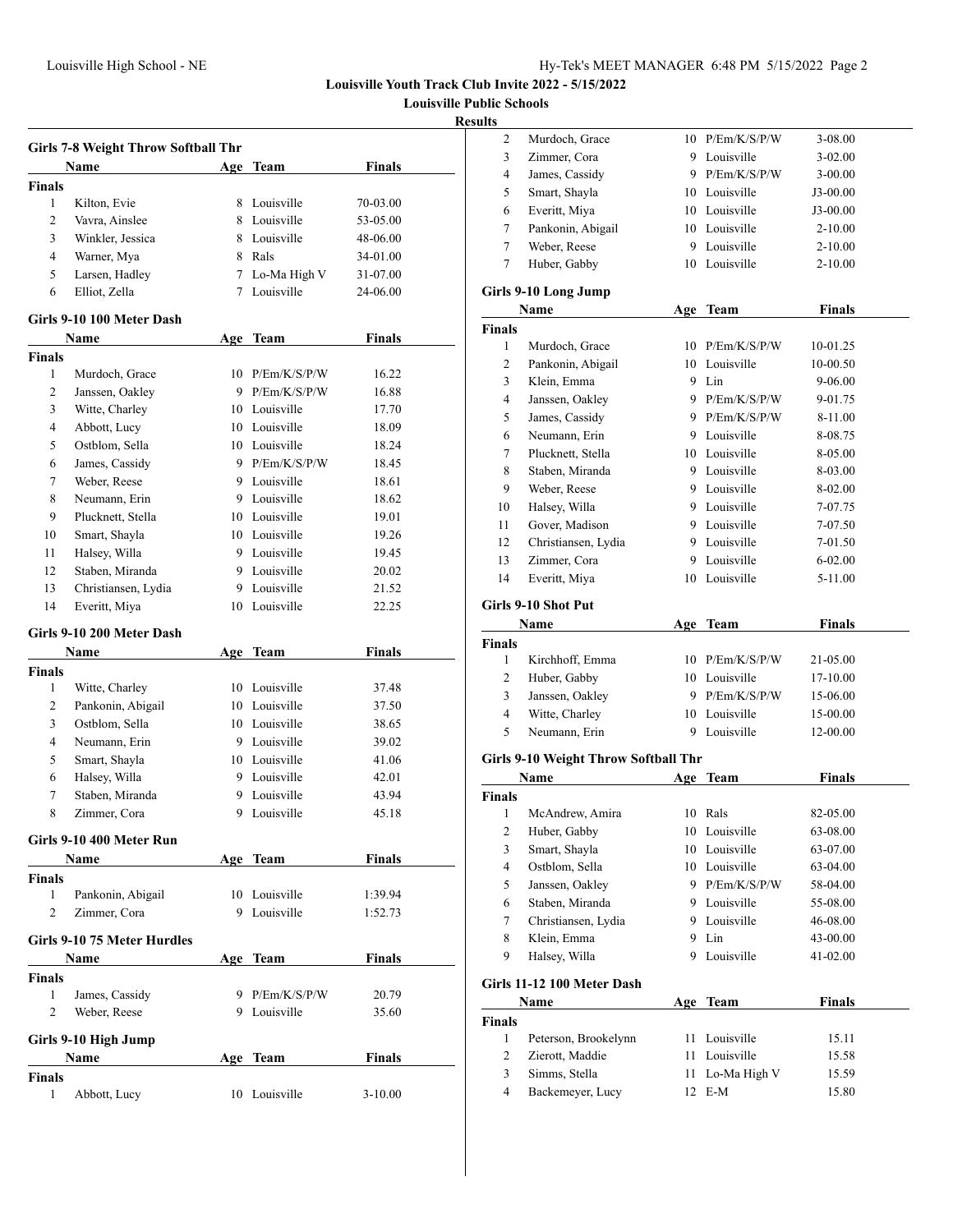**Louisville Public Schools**

### **Result**

|               | Finals  (Girls 11-12 100 Meter Dash) |      |                 |               |
|---------------|--------------------------------------|------|-----------------|---------------|
|               | <b>Name</b>                          |      | Age Team        | <b>Finals</b> |
| 5             | Mixan, Ava                           |      | 12 Louisville   | 16.42         |
| 6             | Bornemeier, Hannah                   |      | 11 P/Em/K/S/P/W | 16.43         |
| 7             | Clooten, Ruby                        |      | 12 P/Em/K/S/P/W | 16.52         |
| 8             | Simon, Joss                          |      | 11 Louisville   | 16.55         |
| 9             | Graham, Layla                        |      | 11 P/Em/K/S/P/W | 17.20         |
| 10            | Kudlacek, Sophie                     |      | 11 Louisville   | 17.31         |
| 11            | Bornemeier, Leyton                   |      | 11 E-M          | 17.31         |
| 12            | Clements, Emma                       |      | 11 Louisville   | 17.38         |
| 13            | Muntz, Jillian                       |      | 12 Louisville   | 17.38         |
| 14            | Rand, Elspeth                        |      | 11 P/Em/K/S/P/W | 18.92         |
| 15            | Haecke, Pippa                        |      | 11 Louisville   | 19.36         |
| 16            | Smedlund, Alyse                      |      | 11 Louisville   | 21.50         |
|               | Girls 11-12 200 Meter Dash           |      |                 |               |
|               | <b>Name</b>                          | Age  | <b>Team</b>     | <b>Finals</b> |
| <b>Finals</b> |                                      |      |                 |               |
| 1             | Peterson, Brookelynn                 |      | 11 Louisville   | 31.98         |
| 2             | Ryan, Maeve                          |      | 11 Lo-Ma High V | 33.22         |
| 3             | Simms, Stella                        |      | 11 Lo-Ma High V | 33.22         |
| 4             | Banks, Kinley                        |      | 12 Lo-Ma High V | 33.98         |
| 5             | Clooten, Ruby                        |      | 12 P/Em/K/S/P/W | 34.92         |
| 6             | Dew, Peyton                          |      | 11 WW           | 35.98         |
| 7             | Backemeyer, Lucy                     |      | 12 E-M          | 36.37         |
| 8             | Bornemeier, Hannah                   |      | 11 P/Em/K/S/P/W | 37.56         |
| 9             | Bornemeier, Leyton                   |      | 11 E-M          | 37.91         |
| 10            | Clements, Emma                       | 11 - | Louisville      | 40.08         |
|               | Girls 11-12 400 Meter Run            |      |                 |               |
|               | Name                                 | Age  | Team            | Finals        |
| <b>Finals</b> |                                      |      |                 |               |
| 1             | Simms, Stella                        | 11 - | Lo-Ma High V    | 1:14.38       |
|               |                                      |      |                 |               |
|               | Girls 11-12 800 Meter Run            |      |                 |               |
| <b>Finals</b> | Name                                 | Age  | <b>Team</b>     | <b>Finals</b> |
| 1             | Haertel, Ayzlee                      |      | 12 E-M          | 3:08.97       |
| 2             | Zierott, Maddie                      | 11 - | Louisville      | 3:12.65       |
| 3             | Rand, Elspeth                        |      | 11 P/Em/K/S/P/W | 3:30.52       |
|               |                                      |      |                 |               |
|               | Girls 11-12 75 Meter Hurdles         |      |                 |               |
|               | Name                                 |      | Age Team        | <b>Finals</b> |
| Finals        |                                      |      |                 |               |
| 1             | Backemeyer, Lucy                     |      | 12 E-M          | 19.69         |
| 2             | Bornemeier, Hannah                   | 11   | P/Em/K/S/P/W    | 19.96         |
| 3             | Haertel, Ayzlee                      | 12   | E-M             | 20.02         |
| 4             | Clements, Emma                       | 11   | Louisville      | 22.99         |
|               | Girls 11-12 High Jump                |      |                 |               |
|               | Name                                 | Age  | <b>Team</b>     | <b>Finals</b> |
| <b>Finals</b> |                                      |      |                 |               |
| 1             | Haertel, Ayzlee                      | 12   | $E-M$           | 4-02.00       |
| 2             | Clooten, Ruby                        |      | 12 P/Em/K/S/P/W | J4-02.00      |
| 3             | Zierott, Maddie                      | 11 - | Louisville      | $3 - 10.00$   |
| 4             | Simon, Joss                          | 11 - | Louisville      | $3 - 08.00$   |
| 5             | Kudlacek, Sophie                     | 11 - | Louisville      | 3-06.00       |

| 6                                        | Rand, Elspeth                         | 11  | P/Em/K/S/P/W                   | 3-04.00        |
|------------------------------------------|---------------------------------------|-----|--------------------------------|----------------|
| 7                                        | Muntz, Jillian                        | 12  | Louisville                     | J3-04.00       |
| 7                                        | Dew, Peyton                           | 11  | WW                             | J3-04.00       |
| 9                                        | Knutson, Kloe                         |     | 12 Louisville                  | 3-02.00        |
|                                          |                                       |     |                                |                |
|                                          | Girls 11-12 Long Jump                 |     |                                |                |
|                                          | Name                                  | Age | <b>Team</b>                    | <b>Finals</b>  |
| <b>Finals</b>                            |                                       |     |                                |                |
| 1                                        | Zierott, Maddie                       | 11  | Louisville                     | 11-07.00       |
| 2                                        | Peterson, Brookelynn                  | 11  | Louisville                     | 11-06.50       |
| 3                                        | Backemeyer, Lucy                      | 12  | E-M                            | 10-04.00       |
| 4                                        | Haertel, Ayzlee                       | 12  | E-M                            | 10-03.00       |
| 5                                        | Graham, Layla                         | 11  | P/Em/K/S/P/W                   | 9-10.50        |
| 6                                        | Mixan, Ava                            |     | 12 Louisville                  | $9 - 06.00$    |
| 7                                        | Muntz, Jillian                        |     | 12 Louisville                  | $9 - 05.00$    |
| 8                                        | Dew, Peyton                           |     | 11 WW                          | 9-04.00        |
| 9                                        | Rand, Elspeth                         | 11  | P/Em/K/S/P/W                   | 9-00.50        |
| 10                                       | Knutson, Kloe                         |     | 12 Louisville                  | 8-05.50        |
| 11                                       | Clements, Emma                        |     | 11 Louisville                  | 8-00.50        |
| 12                                       | Bornemeier, Leyton                    | 11  | $E-M$                          | 6-05.50        |
| 13                                       | Smedlund, Alyse                       | 11  | Louisville                     | $6 - 02.00$    |
|                                          |                                       |     |                                |                |
|                                          | Girls 11-12 Shot Put                  |     |                                |                |
|                                          | Name                                  | Age | <b>Team</b>                    | <b>Finals</b>  |
| <b>Finals</b>                            |                                       |     |                                |                |
| 1                                        | Peterson, Brookelynn                  | 11  | Louisville                     | 20-02.00       |
| 2                                        | Dew, Peyton                           | 11  | <b>WW</b>                      | 17-08.00       |
| 3                                        | Knutson, Kloe                         |     | 12 Louisville                  | 17-05.00       |
|                                          |                                       |     |                                |                |
| $\overline{4}$                           | Muntz, Jillian                        |     | 12 Louisville                  | 14-00.00       |
| 5                                        | Kudlacek, Sophie                      | 11  | Louisville                     | 13-10.00       |
| 6                                        | Smedlund, Alyse                       | 11  | Louisville                     | 11-11.00       |
|                                          |                                       |     |                                |                |
|                                          | Girls 11-12 Weight Throw Softball Thr |     |                                |                |
|                                          | Name                                  |     | Age Team                       | <b>Finals</b>  |
|                                          |                                       |     |                                |                |
| 1                                        | Knutson, Kloe                         |     | 12 Louisville                  | 104-09.00      |
| 2                                        | Bornemeier, Hannah                    | 11  | P/Em/K/S/P/W                   | 92-08.00       |
| 3                                        | Bornemeier, Leyton                    | 11  | E-M                            | 82-00.00       |
| 4                                        | Haecke, Pippa                         | 11  | Louisville                     | 70-01.00       |
| 5                                        | Muntz, Jillian                        | 12  | Louisville                     | 62-03.00       |
| 6                                        | Smedlund, Alyse                       | 11  | Louisville                     | 57-00.00       |
|                                          | <b>Boys 9-12 1600 Meter Run</b>       |     |                                |                |
|                                          |                                       |     |                                |                |
|                                          | Name                                  |     | Age Team                       | Finals         |
|                                          |                                       |     |                                |                |
| 1                                        | Fritz, Sawyer                         |     | 9 P/Em/K/S/P/W                 | 6:27.17        |
| 2                                        | Nielsen, Bennett                      |     | 12 P/Em/K/S/P/W                | 6:27.95        |
| 3                                        | Anderson, Robert                      |     | 9 Louisville                   | 6:27.96        |
| 4                                        | Sexton, Ben                           |     | 10 Louisville                  | 7:28.52        |
|                                          | <b>Boys 5-6 50 Meter Dash</b>         |     |                                |                |
|                                          | Name                                  | Age | <b>Team</b>                    | <b>Finals</b>  |
|                                          |                                       |     |                                |                |
| 1                                        |                                       |     | 6 WW                           | 9.99           |
| <b>Finals</b><br>Finals<br><b>Finals</b> | Johnson, Zylen                        |     |                                |                |
| 2<br>3                                   | Knapp, Kellen<br>West, Anders         |     | 6 P/Em/K/S/P/W<br>6 Louisville | 10.38<br>10.41 |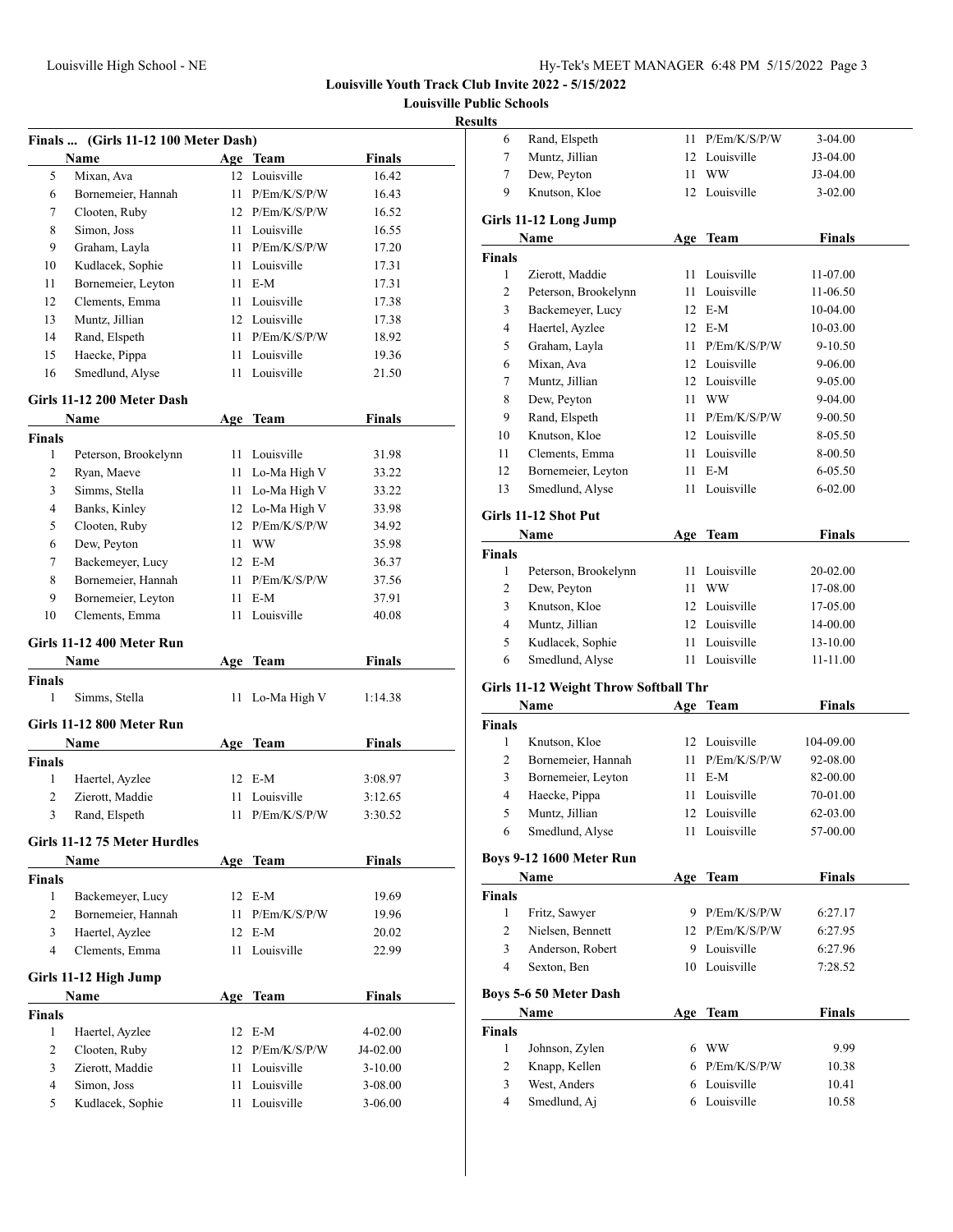**Louisville Public Schools**

### **Resu**

|                    | Finals  (Boys 5-6 50 Meter Dash) |     |                |               |
|--------------------|----------------------------------|-----|----------------|---------------|
|                    | Name                             | Age | <b>Team</b>    | <b>Finals</b> |
| 5                  | Everitt, Mason                   | 5   | Louisville     | 10.77         |
| 6                  | Larsen, Maverick                 |     | 6 Lo-Ma High V | 10.79         |
| 7                  | Hamilton, Jack                   |     | 5 Louisville   | 11.37         |
| 8                  | Smiddy, Kinnick                  |     | 6 Lo-Ma High V | 11.38         |
| 9                  | Robidoux, Malakhi                |     | 5 Louisville   | 11.43         |
| 10                 | Kaiser, Isaiah                   |     | 6 Ash          | 11.76         |
| 11                 | Mixan, Alex                      |     | 5 Louisville   | 11.80         |
| 12                 | Johnson, Cooper                  |     | 6 Louisville   | 11.82         |
| 13                 | Kersten, Silas                   |     | 5 Lo-Ma High V | 11.86         |
| 14                 | Elliot, Leo                      |     | 5 Louisville   | 12.13         |
| 15                 | Clausen, Breckham                |     | 5 P/Em/K/S/P/W | 12.25         |
| 16                 | Burgert, Grady                   |     | 5 Louisville   | 12.26         |
| 17                 | Halsey, Jasper                   | 5   | Louisville     | 12.36         |
| 18                 | Klein, Sam                       |     | 6 Lin          | 12.48         |
| 19                 | Janssen, Lincoln                 |     | 5 P/Em/K/S/P/W | 12.61         |
| 20                 | Little, Aiden                    |     | 5 Louisville   | 13.81         |
| 21                 | James, Landry                    |     | 6 P/Em/K/S/P/W | 14.81         |
| 22                 | Farris, Owen                     |     | 5 Louisville   | 15.82         |
|                    |                                  |     |                |               |
|                    | <b>Boys 5-6 100 Meter Dash</b>   |     |                |               |
|                    | Name                             |     | Age Team       | <b>Finals</b> |
| <b>Finals</b><br>1 | West, Anders                     | 6   | Louisville     |               |
| 2                  | Knapp, Kellen                    |     | 6 P/Em/K/S/P/W | 20.03         |
|                    |                                  |     |                | 20.08         |
| 3                  | Smedlund, Aj                     |     | 6 Louisville   | 21.23         |
| 4                  | Larsen, Maverick                 |     | 6 Lo-Ma High V | 21.37         |
| 5                  | Elliot, Leo                      |     | 5 Louisville   | 21.49         |
| 6                  | Kaiser, Isaiah                   |     | 6 Ash          | 22.81         |
| 7                  | Hamilton, Jack                   |     | 5 Louisville   | 23.10         |
| 8                  | Smiddy, Kinnick                  |     | 6 Lo-Ma High V | 23.22         |
| 9                  | Johnson, Cooper                  |     | 6 Louisville   | 23.68         |
| 10                 | Klein, Sam                       |     | 6 Lin          | 23.86         |
| 11                 | Robidoux, Malakhi                |     | 5 Louisville   | 24.06         |
| 12                 | Burgert, Grady                   |     | 5 Louisville   | 24.18         |
| 13                 | Mixan, Alex                      | 5   | Louisville     | 24.71         |
| 14                 | Halsey, Jasper                   | 5   | Louisville     | 25.58         |
| 15                 | Walker, Calvin                   | 5   | P/Em/K/S/P/W   | 30.23         |
| 16                 | Beck, Harvey                     |     | 5 Louisville   | 31.67         |
| 17                 | James, Landry                    |     | 6 P/Em/K/S/P/W | 33.63         |
|                    | Boys 7-8 100 Meter Dash          |     |                |               |
|                    | Name                             | Age | Team           | <b>Finals</b> |
| <b>Finals</b>      |                                  |     |                |               |
| 1                  | Baye, Benton                     | 8   | P/Em/K/S/P/W   | 16.56         |
| 2                  | Anderson, Kruz                   | 8   | Louisville     | 16.63         |
| 3                  | Kudlacek, Hayden                 |     | 8 Louisville   | 17.32         |
| 4                  | Zierott, Jameson                 |     | 7 Louisville   | 17.48         |
| 5                  | Norman, Mason                    |     | 7 P/Em/K/S/P/W | 17.57         |
| 6                  | Murdoch, John                    |     | 8 P/Em/K/S/P/W | 17.59         |
| 7                  | McAndrew, Cassius                |     | 7 Rals         | 17.71         |
| 8                  | Tonniges, Jackson                |     | 8 Louisville   | 17.84         |
| 9                  | Clausen, Branson                 |     | 7 P/Em/K/S/P/W | 18.23         |
| 10                 | Kraus, Mason                     |     | 7 Louisville   | 18.59         |
| 11                 | Sims, Cullen                     | 7   | P/Em/K/S/P/W   | 18.62         |
|                    |                                  |     |                |               |

| ults          |                                    |                 |                          |                        |  |
|---------------|------------------------------------|-----------------|--------------------------|------------------------|--|
| 12            | Kuhl, Kash                         |                 | 8 Lo-Ma High V           | 18.79                  |  |
| 13            | Kuhl, Kane                         |                 | 8 Lo-Ma High V           | 19.48                  |  |
| 14            | Ostblom, Levi                      |                 | 8 Louisville             | 19.89                  |  |
| 15            | Little, Easton                     |                 | 8 Louisville             | 20.04                  |  |
| 16            | Fritz, Fletcher                    |                 | 7 P/Em/K/S/P/W           | 21.10                  |  |
| 17            | Siemek, Teddy                      |                 | 8 Louisville             | 21.28                  |  |
|               | Boys 7-8 200 Meter Dash            |                 |                          |                        |  |
|               | Name                               |                 | Age Team                 | <b>Finals</b>          |  |
| Finals        |                                    |                 |                          |                        |  |
| 1             | Anderson, Kruz                     | 8               | Louisville               | 35.16                  |  |
| 2             | Kudlacek, Grayson                  |                 | 8 Louisville             | 36.76                  |  |
| 3             | Tonniges, Jackson                  |                 | 8 Louisville             | 37.37                  |  |
| 4             | Mixan, Andrew                      |                 | 8 Louisville             | 37.81                  |  |
| 5             | Sims, Cullen                       |                 | 7 P/Em/K/S/P/W           | 37.94                  |  |
| 6             | Ostblom, Levi                      |                 | 8 Louisville             | 40.32                  |  |
| 7             | Little, Easton                     |                 | 8 Louisville             | 41.52                  |  |
| 8             | Mixan, Myles                       |                 | 8 Louisville             | 41.61                  |  |
| 9             | Siemek, Teddy                      |                 | 8 Louisville             | 46.14                  |  |
| 10            | Fritz, Fletcher                    | $7^{\circ}$     | P/Em/K/S/P/W             | 47.20                  |  |
|               | Boys 7-8 400 Meter Run             |                 |                          |                        |  |
|               | Name                               |                 | Age Team                 | <b>Finals</b>          |  |
| <b>Finals</b> |                                    |                 |                          |                        |  |
| 1             | Kaiser, Silas                      | 8               | Ash                      | 1:25.90                |  |
| 2             | Zierott, Jameson                   |                 | 7 Louisville             | 1:29.47                |  |
| 3             | Swoboda, JR                        |                 | 8 Louisville             | 1:30.70                |  |
| 4             | Vogt, Callan                       |                 | $7 E-M$                  | 1:32.59                |  |
| 5             | Haertel, Cohen                     |                 | 8 E-M                    | 1:33.04                |  |
| 6             | Kudlacek, Grayson                  |                 | 8 Louisville             | 1:34.05                |  |
| 7             | Mixan, Andrew                      |                 | 8 Louisville             | 1:34.29                |  |
| 8             | Mixan, Myles                       |                 | 8 Louisville             | 1:39.22                |  |
| 9             | Zimmer, Otto                       | $7^{\circ}$     | Louisville               | 1:59.32                |  |
|               |                                    |                 |                          |                        |  |
|               | <b>Boys 7-8 High Jump</b>          |                 |                          |                        |  |
|               | Name                               |                 | Age Team                 | <b>Finals</b>          |  |
| Finals        |                                    |                 |                          |                        |  |
| 1<br>2        | Kaiser, Silas                      | 8               | Ash<br>Louisville        | $3-04.00$              |  |
|               | Swoboda, JR                        | 8               |                          | 3-02.00                |  |
| 3<br>3        | Kudlacek, Grayson<br>Mixan, Andrew | 8<br>8          | Louisville<br>Louisville | 3-00.00<br>$3 - 00.00$ |  |
| 3             | Zierott, Jameson                   |                 | 7 Louisville             | 3-00.00                |  |
| 6             | Mixan, Myles                       |                 | 8 Louisville             | 2-10.00                |  |
| 6             | Kudlacek, Hayden                   | 8               | Louisville               | $2 - 10.00$            |  |
|               |                                    |                 |                          |                        |  |
|               | <b>Boys 7-8 Long Jump</b>          |                 |                          |                        |  |
|               | Name                               | Age             | <b>Team</b>              | <b>Finals</b>          |  |
| <b>Finals</b> |                                    |                 |                          |                        |  |
| 1             | Baye, Benton                       | 8               | P/Em/K/S/P/W             | 10-09.00               |  |
| 2             | Norman, Mason                      | 7               | P/Em/K/S/P/W             | 9-10.00                |  |
| 3             | Kaiser, Silas                      | 8               | Ash                      | 9-06.50                |  |
| 4             | Zierott, Jameson                   | $7\phantom{.0}$ | Louisville               | $9 - 02.00$            |  |
| 5             | Mixan, Andrew                      |                 | 8 Louisville             | 8-09.50                |  |
| 6             | Swoboda, JR                        |                 | 8 Louisville             | 8-08.00                |  |
| 7             | Little, Easton                     | 8               | Louisville               | 8-05.25                |  |
| 8             | Mixan, Myles                       | 8               | Louisville               | 8-02.75                |  |
|               |                                    |                 |                          |                        |  |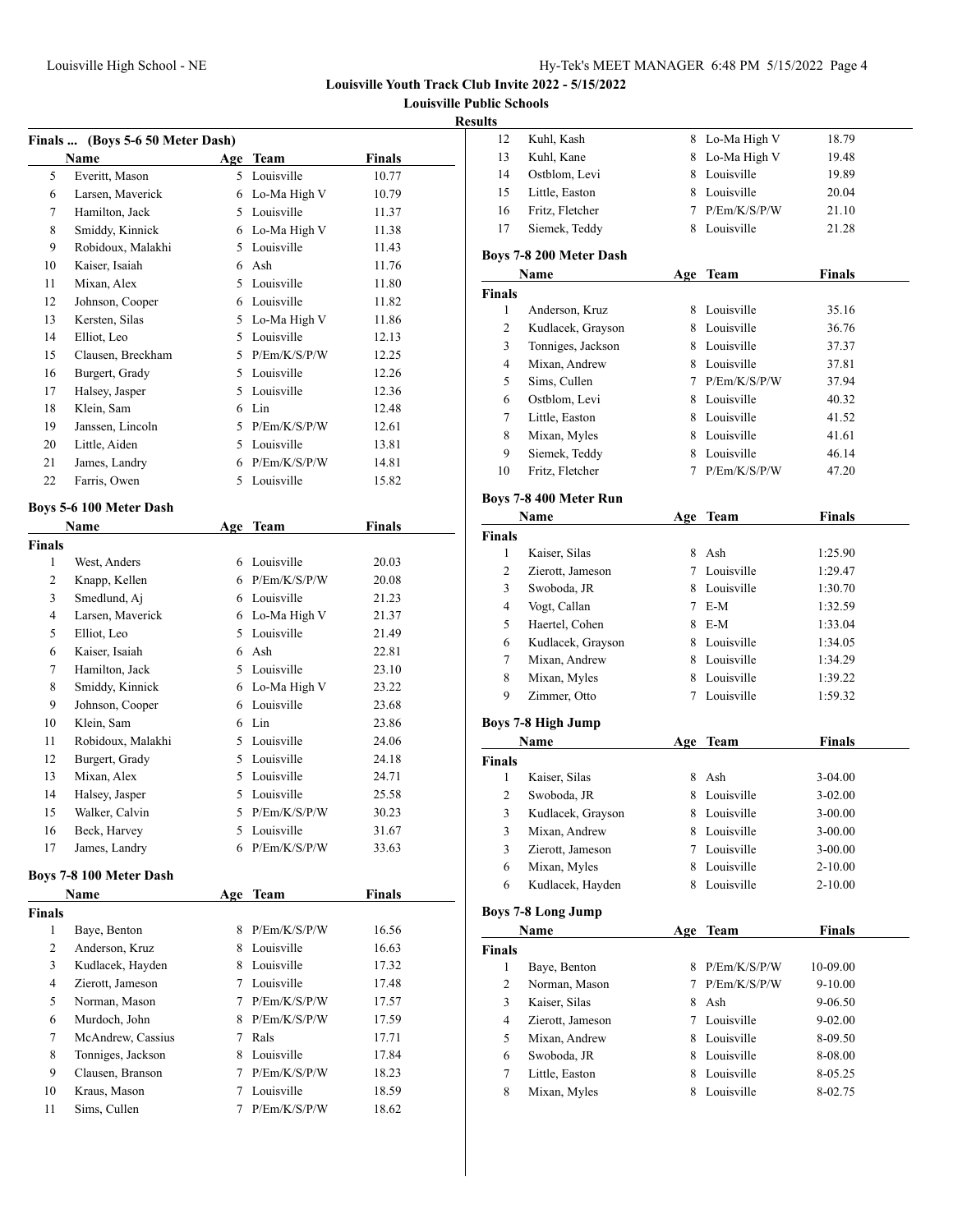**Louisville Public Schools**

### **Results**

|                | Finals  (Boys 7-8 Long Jump)              |        |                  |               |  |
|----------------|-------------------------------------------|--------|------------------|---------------|--|
|                | Name                                      |        | Age Team         | <b>Finals</b> |  |
| 9              | Tonniges, Jackson                         | 8      | Louisville       | 8-02.50       |  |
| 10             | Kraus, Mason                              | 7      | Louisville       | 8-00.00       |  |
| 11             | Kuhl, Kash                                |        | 8 Lo-Ma High V   | 7-11.00       |  |
| 12             | Anderson, Kruz                            |        | 8 Louisville     | 7-09.00       |  |
| 13             | Murdoch, John                             | 8      | P/Em/K/S/P/W     | 7-07.00       |  |
| 14             | Stohlmann, Tristen                        |        | 7 Louisville     | 7-00.00       |  |
| 14             | Siemek, Teddy                             |        | 8 Louisville     | 7-00.00       |  |
| 16             | Clausen, Branson                          |        | 7 P/Em/K/S/P/W   | $6 - 10.00$   |  |
| 17             | Kuhl, Kane                                |        | 8 Lo-Ma High V   | 6-09.00       |  |
| 18             | Vogt, Callan                              |        | $7$ E-M          | 6-02.50       |  |
| 19             | Fritz, Fletcher                           |        | $7$ P/Em/K/S/P/W | 6-01.00       |  |
| 20             | Zimmer, Otto                              | 7      | Louisville       | 5-02.50       |  |
|                |                                           |        |                  |               |  |
|                | <b>Boys 7-8 Shot Put</b>                  |        |                  |               |  |
|                | Name                                      | Age    | Team             | Finals        |  |
| <b>Finals</b>  |                                           |        |                  |               |  |
| 1              | Kudlacek, Hayden                          |        | 8 Louisville     | 12-10.00      |  |
| 2              | Swoboda, JR                               |        | 8 Louisville     | 12-04.00      |  |
| 3              | Ostblom, Levi                             |        | 8 Louisville     | 11-11.00      |  |
| 4              | Stohlmann, Tristen                        |        | 7 Louisville     | 11-00.00      |  |
| 5              | Siemek, Teddy                             | 8      | Louisville       | 8-04.00       |  |
|                | <b>Boys 7-8 Weight Throw Softball Thr</b> |        |                  |               |  |
|                | Name                                      | Age    | Team             | Finals        |  |
| <b>Finals</b>  |                                           |        |                  |               |  |
| 1              | Kaiser, Silas                             | 8      | Ash              | 88-01.00      |  |
| 2              | Kuhl, Kash                                |        | 8 Lo-Ma High V   | 81-03.00      |  |
| 3              | Norman, Mason                             | $\tau$ | P/Em/K/S/P/W     | 69-03.00      |  |
| 4              | Ostblom, Levi                             | 8      | Louisville       | 66-02.00      |  |
| 5              | McAndrew, Cassius                         | 7      | Rals             | 64-10.00      |  |
| 6              | Murdoch, John                             | 8      | P/Em/K/S/P/W     | 59-08.00      |  |
| 7              | Haertel, Cohen                            | 8      | E-M              | 59-06.00      |  |
| 8              | Kuhl, Kane                                | 8      | Lo-Ma High V     | 57-09.00      |  |
| 9              | Little, Easton                            | 8      | Louisville       | 57-04.00      |  |
| 10             | Kraus, Mason                              |        | 7 Louisville     | 55-09.00      |  |
| 11             | Fritz, Fletcher                           |        | 7 P/Em/K/S/P/W   | 47-03.00      |  |
| 12             | Vogt, Callan                              | 7      | $E-M$            | 40-07.00      |  |
| 13             | Clausen, Branson                          | 7      | P/Em/K/S/P/W     | 35-02.00      |  |
|                |                                           |        |                  |               |  |
|                | Boys 9-10 100 Meter Dash                  |        |                  |               |  |
|                | Name                                      |        | Age Team         | <b>Finals</b> |  |
| <b>Finals</b>  |                                           |        |                  |               |  |
| 1              | Auen, Patrick                             | 10     | Lo-Ma High V     | 15.61         |  |
| 2              | Frerichs, Urban                           | 10     | $E-M$            | 15.64         |  |
| 3              | Haun, Trevor                              |        | 10 Louisville    | 15.72         |  |
| $\overline{4}$ | Witte, Payton                             |        | 10 Lo-Ma High V  | 15.92         |  |
| 5              | Fritz, Sawyer                             |        | 9 P/Em/K/S/P/W   | 16.01         |  |
| 6              | Backemever, Bo                            |        | 9 E-M            | 16.18         |  |
| 7              | Graham, Ki                                |        | 10 P/Em/K/S/P/W  | 16.23         |  |
| 8              | Krecklow, Aarin                           |        | $9$ CB           | 16.37         |  |
| 9              | Walker, Quinn                             |        | 10 P/Em/K/S/P/W  | 16.54         |  |
| 10             | Rucker, Jackson                           |        | 10 Louisville    | 16.73         |  |
| 11             | Johnson, Kahvi                            | 9      | <b>WW</b>        | 17.09         |  |
| 12             | Worm, Easton                              | 9.     | P/Em/K/S/P/W     | 17.21         |  |
|                |                                           |        |                  |               |  |

| LS. |    |                    |    |              |       |
|-----|----|--------------------|----|--------------|-------|
|     | 13 | Haertel, Kade      |    | $10$ E-M     | 17.50 |
|     | 14 | Bornemeier, Grant  | 9  | P/Em/K/S/P/W | 17.54 |
|     | 15 | Aden, Maverick     | 9  | Louisville   | 17.55 |
|     | 16 | Smedlund, Andrew   | 9  | Louisville   | 17.94 |
|     | 17 | Kaiser, Noah       |    | 10 Ash       | 17.99 |
|     | 18 | Plucknett, Judah   | 9  | Louisville   | 18.17 |
|     | 19 | Bornemeier, Brady  | 9  | $E-M$        | 18.34 |
|     | 20 | Beck, Braxton      | 10 | Louisville   | 18.83 |
|     | 21 | Kavanaugh, Joel    | 9  | Louisville   | 19.22 |
|     | 22 | Robidoux, Aiden    | 9  | Louisville   | 19.35 |
|     | 23 | Versen, Zegyn      | 9  | Louisville   | 20.77 |
|     | 24 | Hansen, Carter     | 9  | Louisville   | 21.39 |
|     | 25 | Smart, Leland      | 9  | Louisville   | 22.92 |
|     | 26 | McColley, Mitchell | 9  | Louisville   | 23.43 |
|     |    |                    |    |              |       |

### **Boys 9-10 200 Meter Dash**

|                | Name                    | Age | <b>Team</b>     | Finals        |
|----------------|-------------------------|-----|-----------------|---------------|
| <b>Finals</b>  |                         |     |                 |               |
| 1              | Auen, Patrick           | 10  | Lo-Ma High V    | 32.03         |
| $\overline{c}$ | Fritz, Sawyer           | 9   | P/Em/K/S/P/W    | 33.05         |
| 3              | Haun, Trevor            |     | 10 Louisville   | 33.77         |
| 4              | Witte, Payton           |     | 10 Lo-Ma High V | 33.87         |
| 5              | Moore, Colton           |     | 10 Louisville   | 34.21         |
| 6              | Rucker, Jackson         |     | 10 Louisville   | 34.51         |
| $\tau$         | Krecklow, Aarin         |     | 9 CB            | 34.72         |
| 8              | Backemeyer, Bo          |     | 9 E-M           | 34.73         |
| 9              | Walker, Ouinn           |     | 10 P/Em/K/S/P/W | 35.72         |
| 10             | Worm, Easton            |     | 9 P/Em/K/S/P/W  | 36.74         |
| 11             | Bornemeier, Grant       | 9   | P/Em/K/S/P/W    | 37.66         |
| 12             | Haertel, Kade           |     | 10 E-M          | 38.04         |
| 13             | Smedlund, Andrew        |     | 9 Louisville    | 38.86         |
| 14             | Beck, Braxton           |     | 10 Louisville   | 39.58         |
| 15             | Blacketer, Braden       |     | 10 Louisville   | 40.62         |
| 16             | Plucknett, Judah        |     | 9 Louisville    | 41.04         |
| 17             | Robidoux, Aiden         |     | 9 Louisville    | 44.33         |
| 18             | Bax, Cody               | 10  | Louisville      | 47.57         |
|                | Boys 9-10 400 Meter Run |     |                 |               |
|                | Name                    | Age | <b>Team</b>     | <b>Finals</b> |
| <b>Finals</b>  |                         |     |                 |               |
| 1              | Auen, Patrick           | 10  | Lo-Ma High V    | 1:13.16       |
| $\overline{c}$ | Vogt, Madden            | 10  | $E-M$           | 1:18.41       |
| 3              | Moore, Colton           | 10  | Louisville      | 1:19.01       |
| 4              | Fritz, Sawyer           |     | 9 P/Em/K/S/P/W  | 1:21.15       |
| 5              | Haun, Trevor            |     | 10 Louisville   | 1:24.13       |
| 6              | Krecklow, Aarin         |     | 9 CB            | 1:25.68       |
| 7              | Aden, Maverick          |     | 9 Louisville    | 1:25.75       |
| 8              | Johnson, Izak           |     | 9 Louisville    | 1:32.86       |
| 9              | Blacketer, Braden       |     | 10 Louisville   | 1:34.73       |
| 10             | Plucknett, Judah        | 9   | Louisville      | 1:38.44       |
| 11             | Sibbel, Brody           | 9   | Louisville      | 1:43.92       |
|                |                         |     |                 |               |

# **Boys 9-10 800 Meter Run**

|               | Name          | Age Team        | <b>Finals</b> |  |
|---------------|---------------|-----------------|---------------|--|
| <b>Finals</b> |               |                 |               |  |
|               | Kersten, Levi | 10 Lo-Ma High V | 2:49.78       |  |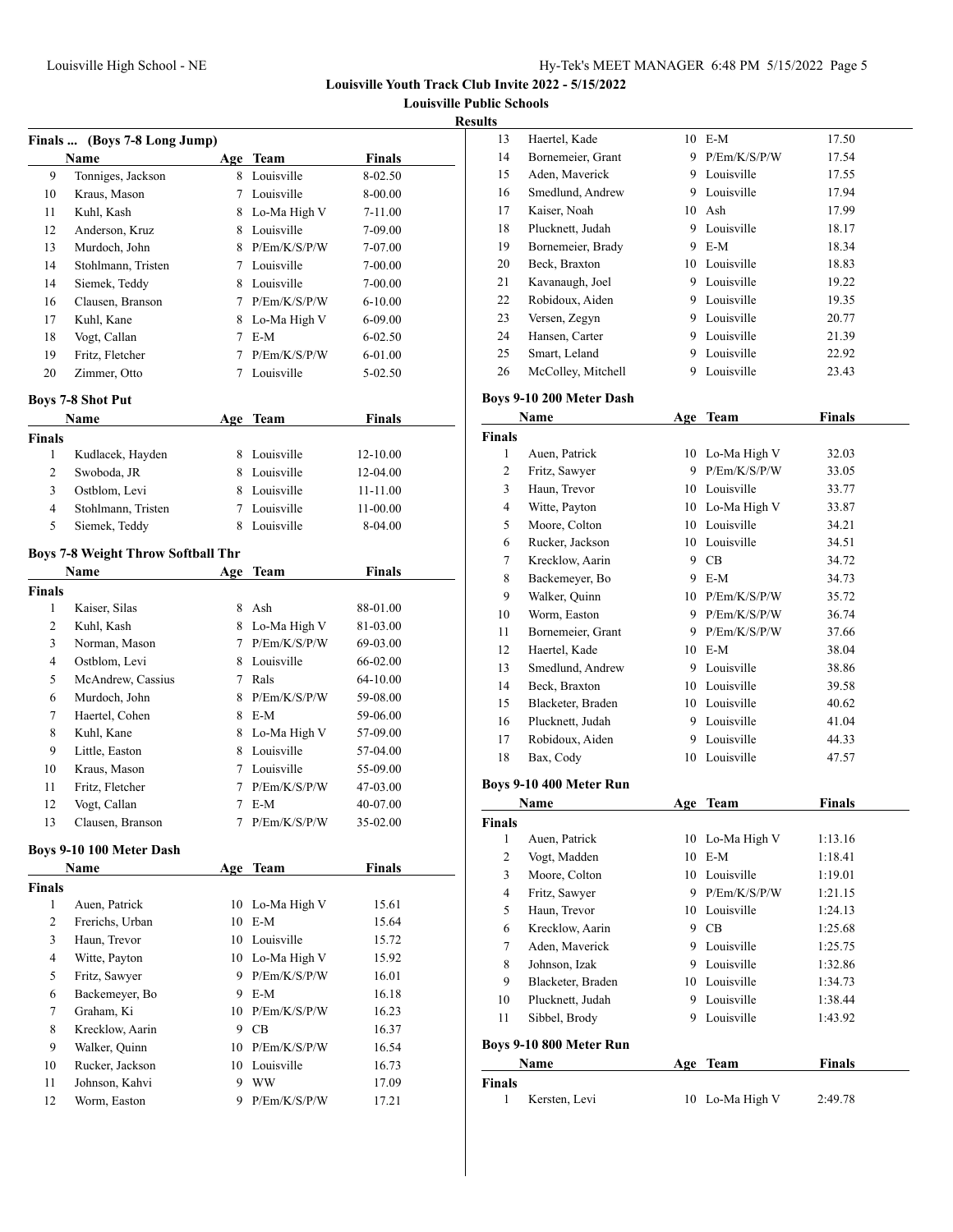**Louisville Public Schools**

### **Results**

|                | Finals  (Boys 9-10 800 Meter Run) |     |                  |               |
|----------------|-----------------------------------|-----|------------------|---------------|
|                | <b>Name</b>                       |     | Age Team         | <b>Finals</b> |
| 2              | Clements, Conner                  |     | 10 E-M           | 2:57.00       |
| 3              | Moore, Colton                     |     | 10 Louisville    | 3:02.44       |
| 4              | Anderson, Robert                  |     | 9 Louisville     | 3:14.15       |
| 5              | Soester, Brecken                  |     | 10 Louisville    | 3:17.36       |
| 6              | Johnson, Izak                     |     | 9 Louisville     | 3:20.42       |
| 7              | Nielsen, Kellen                   |     | 10 P/Em/K/S/P/W  | 3:20.58       |
| 8              | Sibbel, Brody                     |     | 9 Louisville     | 3:48.75       |
|                | <b>Boys 9-10 75 Meter Hurdles</b> |     |                  |               |
|                | Name                              |     | Age Team         | <b>Finals</b> |
| Finals         |                                   |     |                  |               |
| 1              | Kersten, Levi                     |     | 10 Lo-Ma High V  | 16.01         |
| 2              | Kaiser, Noah                      | 10  | Ash              | 18.74         |
| 3              | Sexton, Ben                       | 10  | Louisville       | 19.87         |
| $\overline{4}$ | Nielsen, Kellen                   |     | 10 P/Em/K/S/P/W  | 22.16         |
|                | Boys 9-10 4x100 Meter Relay       |     |                  |               |
|                | Team                              |     | <b>Relay</b>     | <b>Finals</b> |
| <b>Finals</b>  |                                   |     |                  |               |
| 1              | Elmwood Murdock                   |     | A                | 1:04.53       |
|                | 1) Vogt, Madden 10                |     |                  |               |
| $\overline{c}$ | Elmwood Murdock                   |     | B                | 1:07.77       |
|                | 1) Haertel, Kade 10               |     | 2) Graham, Ki 10 |               |
|                | 3) Fritz, Sawyer 9                |     |                  |               |
| 3              | Lo-Ma High Voltage                |     | A                | 1:10.86       |
| 4              | Louisville                        |     | B                | 1:17.36       |
| 5              | P/Em/K/S/P/W/Nc                   |     | A                | 1:19.07       |
|                | <b>Boys 9-10 High Jump</b>        |     |                  |               |
|                | Name                              | Age | Team             | <b>Finals</b> |
| <b>Finals</b>  |                                   |     |                  |               |
| 1              | Haun, Trevor                      |     | 10 Louisville    | 3-10.00       |
| 2              | Simon, Baay                       | 9   | Louisville       | 3-08.00       |
| 3              | Kaiser, Noah                      |     | 10 Ash           | 3-06.00       |
| 4              | Sexton, Ben                       |     | 10 Louisville    | J3-06.00      |
| 5              | Frerichs, Urban                   |     | 10 E-M           | $3-04.00$     |
| 6              | Beck, Braxton                     |     | 10 Louisville    | $3 - 02.00$   |
| 7              | Rucker, Jackson                   |     | 10 Louisville    | J3-02.00      |
| 8              | Nielsen, Kellen                   |     | 10 P/Em/K/S/P/W  | 3-00.00       |
| 8              | Soester, Brecken                  | 10  | Louisville       | $3 - 00.00$   |
| 8              | Anderson, Robert                  | 9   | Louisville       | 3-00.00       |
| 8              | Robidoux, Aiden                   | 9   | Louisville       | 3-00.00       |
| 8              | Versen, Zegyn                     | 9   | Louisville       | $3 - 00.00$   |
|                | <b>Boys 9-10 Long Jump</b>        |     |                  |               |
|                | Name                              | Age | <b>Team</b>      | <b>Finals</b> |
| <b>Finals</b>  |                                   |     |                  |               |
| $\mathbf{1}$   | Kersten, Levi                     | 10  | Lo-Ma High V     | 12-07.50      |
| 2              | Vogt, Madden                      | 10  | $E-M$            | 12-02.75      |
| 3              | Frerichs, Urban                   |     | 10 E-M           | 11-11.50      |
| 4              | Walker, Quinn                     |     | 10 P/Em/K/S/P/W  | 11-05.00      |
| 5              | Witte, Payton                     |     | 10 Lo-Ma High V  | 11-03.75      |
| 6              | Johnson, Kahvi                    | 9   | <b>WW</b>        | 11-02.25      |
| 7              | Backemeyer, Bo                    | 9   | $E-M$            | 11-00.50      |
|                |                                   |     |                  |               |

| ,,,,,         |                                            |    |                 |               |  |
|---------------|--------------------------------------------|----|-----------------|---------------|--|
| 8             | Rucker, Jackson                            | 10 | Louisville      | 10-06.50      |  |
| 9             | Kaiser, Noah                               | 10 | Ash             | 10-05.00      |  |
| 10            | Krecklow, Aarin                            |    | 9 CB            | 10-02.00      |  |
| 11            | Sexton, Ben                                |    | 10 Louisville   | 9-10.50       |  |
| 12            | Aden, Maverick                             |    | 9 Louisville    | 9-10.00       |  |
| 13            | Worm, Easton                               |    | 9 P/Em/K/S/P/W  | 9-09.75       |  |
| 14            | Johnson, Izak                              |    | 9 Louisville    | 9-07.50       |  |
| 15            | Plucknett, Judah                           |    | 9 Louisville    | 9-03.75       |  |
| 16            | Bornemeier, Grant                          |    | 9 P/Em/K/S/P/W  | 9-02.00       |  |
| 17            | Robidoux, Aiden                            |    | 9 Louisville    | 9-00.00       |  |
| 18            | Nielsen, Kellen                            |    | 10 P/Em/K/S/P/W | 8-10.50       |  |
| 19            | Soester, Brecken                           |    | 10 Louisville   | 8-08.00       |  |
| 20            | Blacketer, Braden                          |    | 10 Louisville   | 8-04.00       |  |
| 21            | Hansen, Carter                             |    | 9 Louisville    | 8-01.50       |  |
| 22            | Anderson, Robert                           |    | 9 Louisville    | 7-11.00       |  |
| 23            | Bornemeier, Brady                          |    | 9 E-M           | 7-08.50       |  |
| 23            | Kavanaugh, Joel                            |    | 9 Louisville    | 7-08.50       |  |
| 25            | Bax, Cody                                  |    | 10 Louisville   | 7-06.50       |  |
| 26            | Smedlund, Andrew                           |    | 9 Louisville    | 7-05.00       |  |
| 27            | Sibbel, Brody                              |    | 9 Louisville    | 7-04.75       |  |
| 28            | Versen, Zegyn                              | 9  | Louisville      | 7-04.00       |  |
|               |                                            |    |                 |               |  |
|               | <b>Boys 9-10 Shot Put</b>                  |    |                 |               |  |
|               | Name                                       |    | Age Team        | <b>Finals</b> |  |
| <b>Finals</b> |                                            |    |                 |               |  |
| 1             | Moore, Colton                              |    | 10 Louisville   | 23-11.00      |  |
| 2             | Bornemeier, Brady                          |    | 9 E-M           | 17-01.00      |  |
| 3             | Kavanaugh, Joel                            |    | 9 Louisville    | 15-00.00      |  |
| 4             | Soester, Brecken                           |    | 10 Louisville   | 13-05.00      |  |
| 5             | Beck, Braxton                              |    | 10 Louisville   | 13-04.00      |  |
| 6             | Versen, Zegyn                              |    | 9 Louisville    | 12-09.00      |  |
| 7             | Blacketer, Braden                          |    | 10 Louisville   | 12-08.00      |  |
| 8             | Worm, Easton                               |    | 9 P/Em/K/S/P/W  | 12-06.00      |  |
| 9             | Sibbel, Brody                              |    | 9 Louisville    | 10-09.00      |  |
| 10            | Smedlund, Andrew                           | 9  | Louisville      | 9-00.00       |  |
|               | <b>Boys 9-10 Weight Throw Softball Thr</b> |    |                 |               |  |
|               | Name                                       |    | Age Team        | <b>Finals</b> |  |
| <b>Finals</b> |                                            |    |                 |               |  |
|               | 1 Clements, Conner                         |    | 10 E-M          | 117-00.00     |  |
| 2             | Backemeyer, Bo                             |    | 9 E-M           | 107-06.00     |  |
| 3             | Bornemeier, Grant                          | 9  | P/Em/K/S/P/W    | 107-05.00     |  |
| 4             | Vogt, Madden                               | 10 | $E-M$           | 107-01.00     |  |
| 5             | Bornemeier, Brady                          | 9. | $E-M$           | 105-08.00     |  |
| 6             | Simon, Baay                                |    | 9 Louisville    | 100-11.00     |  |
| 7             | Johnson, Izak                              |    | 9 Louisville    | 99-03.00      |  |
| 8             | Aden, Maverick                             |    | 9 Louisville    | 89-03.00      |  |
| 9             | Walker, Quinn                              |    | 10 P/Em/K/S/P/W | 88-11.00      |  |
| 10            | Hansen, Carter                             |    | 9 Louisville    | 79-03.00      |  |
| 11            | Plucknett, Judah                           |    | 9 Louisville    | 76-07.00      |  |
| 12            | Smart, Leland                              | 9  | Louisville      | 30-06.00      |  |
|               |                                            |    |                 |               |  |
|               | Boys 11-12 100 Meter Dash                  |    |                 |               |  |
|               | Name                                       |    | Age Team        | <b>Finals</b> |  |
| <b>Finals</b> |                                            |    |                 |               |  |
| 1             | Norman, Jayden                             |    | 12 P/Em/K/S/P/W | 13.63         |  |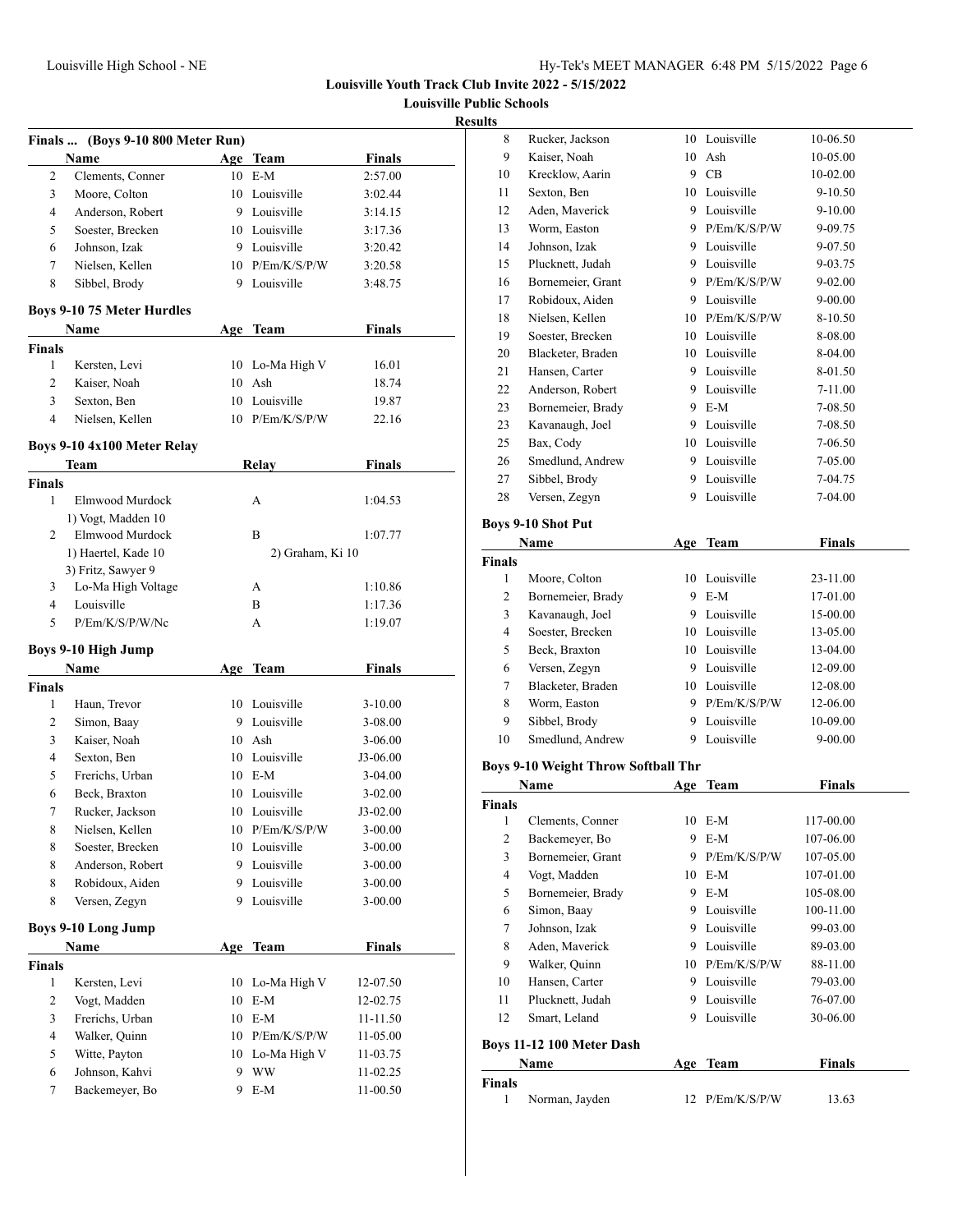**Louisville Public Schools**

### **Results**

| Finals  (Boys 11-12 100 Meter Dash)         |                                 |      |                 |               |  |
|---------------------------------------------|---------------------------------|------|-----------------|---------------|--|
|                                             | <b>Name</b>                     |      | Age Team        | <b>Finals</b> |  |
| 2                                           | Knapp, Myles                    | 11   | P/Em/K/S/P/W    | 14.95         |  |
| 3                                           | Knapp, Mason                    | 11 - | P/Em/K/S/P/W    | 15.02         |  |
| 4                                           | Kohles, Kai                     |      | 12 Louisville   | 15.07         |  |
| 5                                           | Thiele, Malin                   |      | 12 Louisville   | 15.84         |  |
| 6                                           | Johnson, Ryshann                |      | 12 WW           | 16.27         |  |
| 7                                           | Faubian, Owen                   |      | 12 Louisville   | 16.28         |  |
| 8                                           | Kilton, Jack                    |      | 11 Louisville   | 16.74         |  |
| 9                                           | Backhaus, Kenny                 |      | 12 Louisville   | 16.99         |  |
| 10                                          | Haecke, Henry                   |      | 11 Louisville   | 17.07         |  |
| 11                                          | Seger, Ryan                     |      | 12 P/Em/K/S/P/W | 17.42         |  |
| 12                                          | Hrabik, Logan                   |      | 11 Louisville   | 18.40         |  |
| 13                                          | Ball, Tyson                     | 11 - | Louisville      | 18.87         |  |
|                                             | Boys 11-12 200 Meter Dash       |      |                 |               |  |
|                                             | Name                            | Age  | <b>Team</b>     | <b>Finals</b> |  |
| <b>Finals</b>                               |                                 |      |                 |               |  |
| 1                                           | Knapp, Myles                    | 11   | P/Em/K/S/P/W    | 31.18         |  |
| 2                                           | Knapp, Mason                    | 11 - | P/Em/K/S/P/W    | 31.96         |  |
| 3                                           | Faubian, Owen                   |      | 12 Louisville   | 34.18         |  |
| 4                                           | Thiele, Malin                   |      | 12 Louisville   | 34.81         |  |
| 5                                           | Johnson, Ryshann                |      | 12 WW           | 35.36         |  |
| 6                                           | Haecke, Henry                   | 11 - | Louisville      | 35.54         |  |
| 7                                           | Kilton, Jack                    | 11 - | Louisville      | 36.78         |  |
| 8                                           | Seger, Ryan                     |      | 12 P/Em/K/S/P/W | 38.57         |  |
| 9                                           | Zimmer, Raymond                 | 11   | Louisville      | 39.20         |  |
|                                             | <b>Boys 11-12 400 Meter Run</b> |      |                 |               |  |
|                                             | Name                            | Age  | <b>Team</b>     | <b>Finals</b> |  |
| <b>Finals</b>                               |                                 |      |                 |               |  |
| 1                                           | Worm, Nolan                     | 11 - | P/Em/K/S/P/W    | 1:16.57       |  |
| 2                                           | Neumann, Drew                   |      | 12 Louisville   | 1:20.42       |  |
| 3                                           | Nielsen, Bennett                |      | 12 P/Em/K/S/P/W | 1:25.59       |  |
| 4                                           | Backhaus, Kenny                 |      | 12 Louisville   | 1:38.20       |  |
| 5                                           | Anderson, Ben                   |      | 12 Louisville   | 1:39.52       |  |
|                                             | Boys 11-12 800 Meter Run        |      |                 |               |  |
|                                             | <b>Name</b>                     |      | Age Team        | Finals        |  |
| <b>Finals</b>                               |                                 |      |                 |               |  |
| 1                                           | Worm, Nolan                     | 11   | P/Em/K/S/P/W    | 2:55.98       |  |
| 2                                           | Neumann, Drew                   |      | 12 Louisville   | 2:56.37       |  |
| 3                                           | Faubian, Owen                   |      | 12 Louisville   | 3:21.30       |  |
| 4                                           | Anderson, Ben                   |      | 12 Louisville   | 3:23.82       |  |
| 5                                           | Hrabik, Tyler                   | 11   | Louisville      | 3:33.78       |  |
| 6                                           | Backhaus, Kenny                 |      | 12 Louisville   | 4:04.44       |  |
| 7                                           | Zimmer, Raymond                 | 11   | Louisville      | 4:06.97       |  |
| <b>Boys 11-12 75 Meter Hurdles</b>          |                                 |      |                 |               |  |
| <b>Finals</b><br><b>Team</b><br>Name<br>Age |                                 |      |                 |               |  |
| <b>Finals</b>                               |                                 |      |                 |               |  |
| 1                                           | Kohles, Kai                     | 12   | Louisville      | 15.80         |  |
| 2                                           | Kilton, Jack                    | 11   | Louisville      | 18.29         |  |
|                                             |                                 |      |                 |               |  |

| Boys 11-12 4x100 Meter Relay                |                                     |     |                 |               |  |
|---------------------------------------------|-------------------------------------|-----|-----------------|---------------|--|
|                                             | Team                                |     | Relay           | Finals        |  |
| <b>Finals</b>                               |                                     |     |                 |               |  |
| 1                                           | Louisville                          |     | A               | 1:04.08       |  |
| 2                                           | Ashland                             |     | A               | 1:05.29       |  |
| 3                                           | Louisville                          |     | C               | 1:09.59       |  |
| 4                                           | Louisville                          |     | D               | 1:14.36       |  |
| 5                                           | Louisville                          |     | B               | 1:18.93       |  |
| 6                                           | Elmwood Murdock                     |     | A               | 1:28.72       |  |
|                                             |                                     |     |                 |               |  |
|                                             | <b>Boys 11-12 High Jump</b><br>Name |     | Age Team        | <b>Finals</b> |  |
| <b>Finals</b>                               |                                     |     |                 |               |  |
| 1                                           | Kohles, Kai                         |     | 12 Louisville   | 4-04.00       |  |
| 2                                           | Faubian, Owen                       |     | 12 Louisville   | $4 - 02.00$   |  |
| 3                                           | Thiele, Malin                       |     | 12 Louisville   | $3-10.00$     |  |
| 4                                           | Hrabik, Tyler                       |     | 11 Louisville   | J3-10.00      |  |
| 5                                           | Anderson, Ben                       |     | 12 Louisville   | $3-04.00$     |  |
| 6                                           | Ball, Tyson                         |     | 11 Louisville   | $3 - 02.00$   |  |
|                                             |                                     |     |                 |               |  |
|                                             | <b>Boys 11-12 Long Jump</b>         |     |                 |               |  |
|                                             | Name                                | Age | Team            | <b>Finals</b> |  |
| <b>Finals</b>                               |                                     |     |                 |               |  |
| 1                                           | Norman, Jayden                      |     | 12 P/Em/K/S/P/W | 15-08.75      |  |
| 2                                           | Kohles, Kai                         |     | 12 Louisville   | 14-05.50      |  |
| 3                                           | Johnson, Ryshann                    |     | 12 WW           | 12-09.00      |  |
| 4                                           | Worm, Nolan                         |     | 11 P/Em/K/S/P/W | 12-04.50      |  |
| 5                                           | Neumann, Drew                       |     | 12 Louisville   | 12-03.50      |  |
| 6                                           | Thiele, Malin                       |     | 12 Louisville   | 12-01.00      |  |
| 7                                           | Nielsen, Bennett                    |     | 12 P/Em/K/S/P/W | 11-03.50      |  |
| 8                                           | Kilton, Jack                        |     | 11 Louisville   | 10-08.50      |  |
| 9                                           | Anderson, Ben                       |     | 12 Louisville   | 10-06.00      |  |
| 10                                          | Hrabik, Logan                       |     | 11 Louisville   | 10-04.00      |  |
| 11                                          | Backhaus, Kenny                     |     | 12 Louisville   | 10-03.00      |  |
| 12                                          | Zimmer, Raymond                     | 11  | Louisville      | $9 - 02.00$   |  |
|                                             | <b>Boys 11-12 Shot Put</b>          |     |                 |               |  |
|                                             | Name                                |     | Age Team        | Finals        |  |
| <b>Finals</b>                               |                                     |     |                 |               |  |
|                                             | 1 Bragg, Grayson                    |     | 11 KEA          | 25-09.00      |  |
| 2                                           | Hrabik, Tyler                       | 11  | Louisville      | 24-00.00      |  |
| 3                                           | Seger, Ryan                         | 12  | P/Em/K/S/P/W    | 23-06.00      |  |
| 4                                           | Neumann, Drew                       | 12  | Louisville      | 20-01.00      |  |
| 5                                           | Ball, Tyson                         | 11  | Louisville      | 19-09.00      |  |
| $\boldsymbol{6}$                            | Worm, Nolan                         | 11  | P/Em/K/S/P/W    | 18-10.00      |  |
| 7                                           | Hrabik, Logan                       | 11  | Louisville      | 17-00.00      |  |
| <b>Boys 11-12 Weight Throw Softball Thr</b> |                                     |     |                 |               |  |
| Name                                        |                                     |     | Age Team        | <b>Finals</b> |  |
| <b>Finals</b>                               |                                     |     |                 |               |  |
| 1                                           | Norman, Jayden                      | 12  | P/Em/K/S/P/W    | 141-07.00     |  |
| $\mathfrak{2}$                              | Hrabik, Tyler                       | 11  | Louisville      | 119-03.00     |  |
| 3                                           | Nielsen, Bennett                    | 12  | P/Em/K/S/P/W    | 117-11.00     |  |
| 4                                           | Seger, Ryan                         | 12  | P/Em/K/S/P/W    | 110-09.00     |  |
| 5                                           | Bragg, Grayson                      | 11  | <b>KEA</b>      | 104-00.00     |  |

Hrabik, Logan 11 Louisville 87-05.00